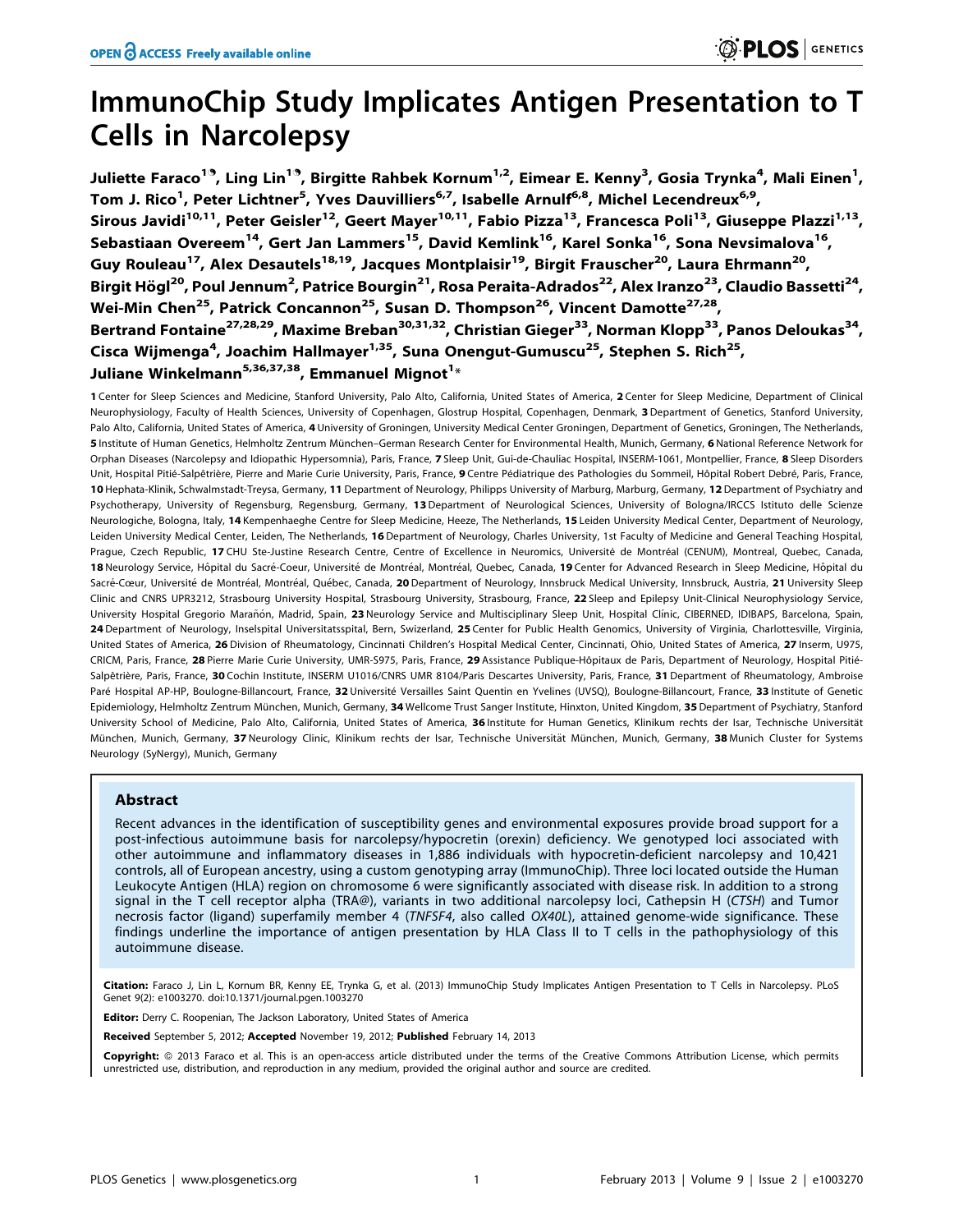Funding: The study was largely funded by Wake Up Narcolepsy and individual gifts from patients with narcolepsy, with participation of NS23724 to E Mignot. Collection of European samples was partly supported through EU-NN and UCB Pharma grants to M Tafti. French sample collection was funded by PHRC 07-0138 Narcobank grant, by Assistance Publique- Hôpitaux de Paris to I Arnulf, and by the French Ministry of Research and Higher Education, Project Agence Nationale de la Recherche-07-MRAR (France). Samples from the Czech Republic were funded through grant MSM0021620849 to S Nevsimalova. The genotyping performed at University of Virginia utilized resources provided by the Type 1 Diabetes Genetics Consortium, a collaborative clinical study sponsored by the National Institute of Diabetes and Digestive and Kidney Diseases (NIDDK), National Institute of Allergy and Infectious Diseases (NIAID), National Human Genome Research Institute (NHGRI), National Institute of Child Health and Human Development (NICHD), and Juvenile Diabetes Research Foundation International (JDRF) and supported by NIH grant U01 DK062418. The British 1958 Birth Cohort collection is funded by the UK Medical Research Council grant G0000934 and the Wellcome Trust grant 068545/Z/02. The KORA study was initiated and financed by the Helmholtz Zentrum München-German Research Center for Environmental Health, which is funded by the German Federal Ministry of Education and Research (BMBF) and by the State of Bavaria. Furthermore, KORA research was supported within the Munich Center of Health Sciences (MC Health), Ludwig-Maximilians-Universität, as part of LMUinnovativ. We also acknowledge the INSERM, ARSEP, and CRB-REFGENSEP for funding French control cohorts. Cincinnati Children's Hospital Research Foundation funded collection of the CCHMC control cohort, and NIH RC1AR058587 and U01 AI067150 provided funds for genotyping. The funders had no role in study design, data collection and analysis, decision to publish, or preparation of the manuscript.

Competing Interests: The authors have declared that no competing interests exist.

\* E-mail: mignot@stanford.edu

**.** These authors contributed equally to this work.

#### Introduction

Narcolepsy is a life-long sleep disorder caused by the autoimmune-mediated loss of 70,000–90,000 hypocretin (orexin)-producing neurons in the hypothalamus. Prevalence is approximately 0.02–0.03% in Caucasian populations, and somewhat higher in Japanese (0.16%). Family and twin studies support the importance of genetic (10–40 fold increased risk in first degree relatives) as well as environmental factors (25% concordance in identical twins) [1]. Onset is typically around puberty and displays a seasonal pattern of incidence, with highest rates in spring and summer. Likely triggering factors are influenza A, notably the pandemic H1N1 2009 variant, and Streptococcus Pyogenes infections [2–5]. Unique among autoimmune diseases, the condition is almost completely associated with Human HLA DQ0602, a heterodimeric protein encoded by the DQA1\*01:02-DQB1\*06:02 haplotype (90% versus 25% frequency in European ancestry cases and controls, respectively). The overwhelming effect of this haplotype on risk suggests the importance of antigen presentation by DQ0602. As seen in other autoimmune diseases, additional HLA alleles carried in trans of this haplotype also confer modulatory effects [6,7]. Most notably, DQA1\*01:02- DQB1\*06:02 homozygosity increases predisposition by 2–4 fold. Further, DQA1 and DQB1 alleles known to heterodimerize with DOA1\*01:02 or DOB1\*06:02 reduce susceptibility, likely through allelic competition with DQ0602 [8]. However, non-HLA related genes play important roles. In addition to these well-established HLA class II effects, recent genome-wide association studies (GWAS) have identified variants in the T Cell receptor alpha locus (TRA@), on chromosome 14q11.2, and in the region containing P2RY11-DNMT1 on chromosome 19p13.2, as additional susceptibility loci. Finally, exome sequencing in families with a rare autosomal dominant syndrome including cerebellar ataxia, narcolepsy and deafness (ADCA-DN) also indicate an important role for DNMT1 in survival of hypocretin neurons [9].

Based on the recognition that considerable overlap exists in risk loci for various autoimmune diseases, the Immunochip consortium was formed to create a single nucleotide polymorphism (SNP) array for targeted finemapping of these loci [10,11]. The ImmunoChip was designed for deep replication of signals from large-scale meta-analyses in nine autoimmune diseases, and for finemapping of loci reaching genome-wide significance (2009). Approximately 200,000 rare and common variants were selected to cover intervals with established genome-wide significant association to autoimmune and seronegative diseases, and at selected loci of known importance in major immune-related diseases, including the major histocompatibility (MHC) and KIR/ LILR loci. Using this platform, we conducted a GWAS to identify genetic risk factors for narcolepsy in addition to HLA DQ0602. We analyzed 111,240 high quality SNP markers of minor allele frequency  $\geq 1\%$ , located outside the extended HLA region on chromosome 6, in 1,886 narcolepsy cases and 10,421 controls of European ancestry sampled across global populations including the European Union, Canada and North America (Table 1). To test for potential confounding effects of population stratification in our study cohort, we performed principal component analysis (PCA) of cases and controls (Figure S1). Control samples showed clear separation into distinct European countries in plots of the first and second principal components, with good overlay of case samples, and plots of observed versus expected association results showed no inflation of signal  $(\lambda = 1.004;$  Figure 1).

## Results/Discussion

One previously reported, and two novel non-HLA loci surpassed genome wide significance (gws)  $P \le 5 \times 10^{-8}$  in this study (Figure 1 and Table 2). The strongest association was with rs1154155 (MAF = 0.15,  $P = 8.87 \times 10^{-30}$  OR = 1.72) in the T cell receptor (TCR) alpha (TRA@) locus, on chromosome 14, replicating signal previously reported using smaller samples [7,12,13]. The TCR protein is comprised of alpha and beta chains. As for immunoglobulin loci, TCR loci undergo somatic DNA recombination during T cell development, generating a large number of possible proteins specific to individual T-cell clones. T cells bearing specific recombinants are then negatively or positively selected, allowing adaptation of the immune system to past environmental history.

The T cell receptor binds foreign or self-peptides presented by Class II MHC proteins (such as the DQ alpha/beta heterodimer), allowing initiation and regulation of immune responses. It is thus the natural receptor of DQB0602. The TRA@ locus was sparsely covered on the ImmunoChip (15 SNPs within a 1 Mb window of rs1154155, none with r2 above 0.5) precluding fine mapping or haplotype analysis, although providing robust replication of the previously reported findings. SNP rs1154155 is located close to the J10 segment region of the locus, with linkage disequilibrium (LD) data suggesting the involvement of a specific J segment in the narcolepsy pathophysiology. The association with TRA@ is unique to narcolepsy, as no other autoimmune diseases have been associated with this locus.

Two SNPs rs34593439, and rs34843303, located in intron 1 of Cathepsin H (CTSH), a papain-like cysteine protease, reached gws  $(MAF = 0.11, P = 1.78 \times 10^{-8}$  OR = 1.34 and MAF = 0.11,  $P \le 2.79 \times 10^{-8}$  OR = 1.35, respectively). Another SNP located in intron 1, rs3825932T has been previously reported to be associated with type 1 diabetes [14,15]. Although in close proximity,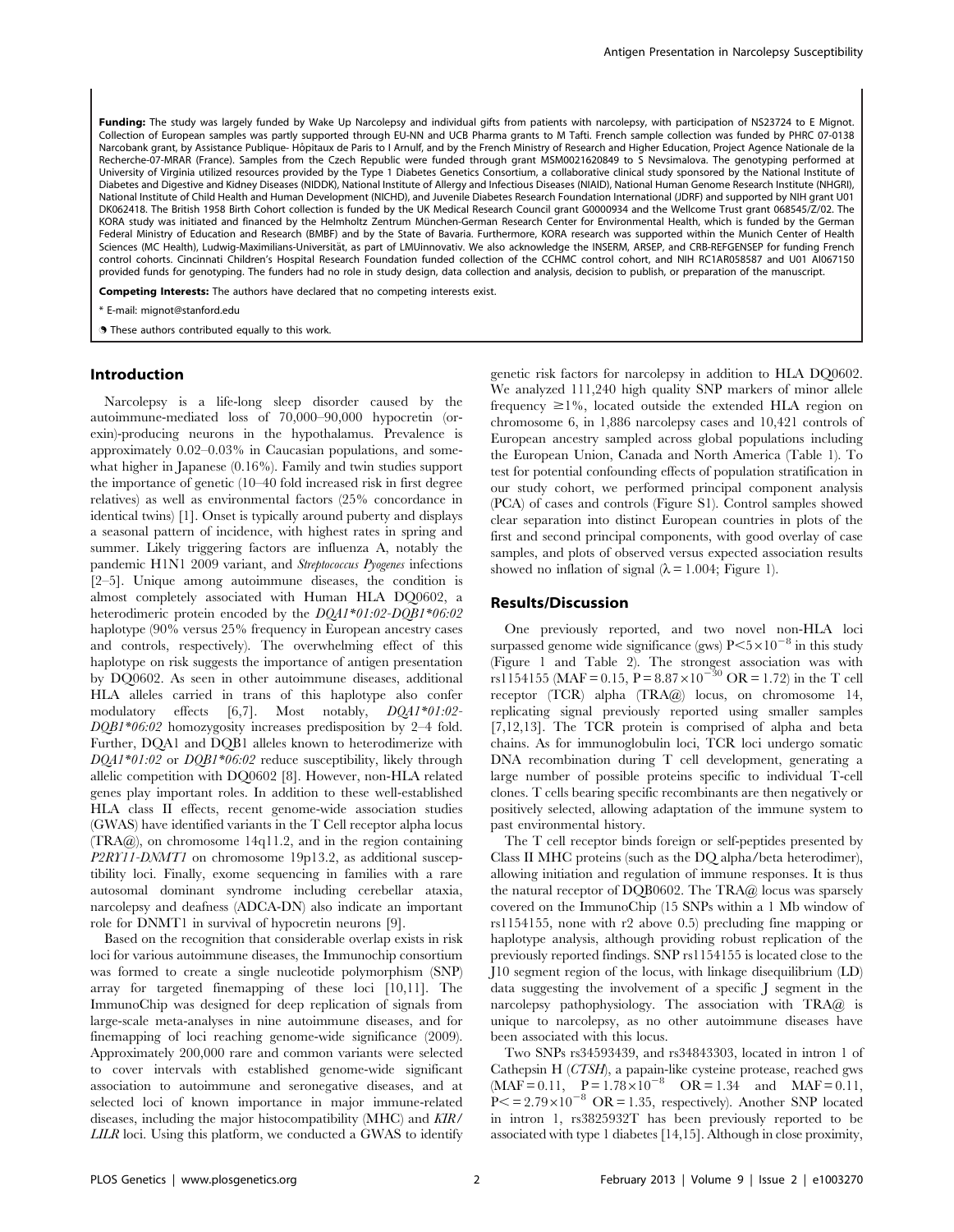## Author Summary

While there is now broad consensus that narcolepsyhypocretin deficiency results from a highly specific autoimmune attack on hypocretin cells, little is understood regarding the initiation and progression of the underlying autoimmune process. We have taken advantage of a unique high-density genotyping platform (the Immuno-Chip) designed to study variants in genes known to be important to autoimmune and inflammatory diseases. Our study of nearly 2000 narcolepsy cases compared to 10,000 controls underscored important roles for HLA DQB1\*06:02 and the T cell receptor alpha genes and implicated two additional genes, Cathepsin H and TNFSF4/OX40L, in disease pathogenesis. These findings are particularly important, as these encoded proteins have key roles in antigen processing, presentation, and T cell response, and they suggest that specific interactions at the immunological synapse constitute the pathway to the disease. Further studies of these genes and encoded proteins may therefore reveal the mechanism leading to this highly selective and unique autoimmune disease.

this marker is in weak LD with rs34593439 and rs34843303  $(r2 = 0.23$  and 0.23 respectively) and shows no significant association in the present sample  $(P = 0.01)$ . The local region of LD surrounding these markers encompasses exon 1, where 4 potentially functional polymorphisms have been identified. One of which, SNP rs2289702T (p.Gly11Arg, MAF = 0.11), is in tight LD with our markers (pairwise  $r2 = 0.96$  and 0.98 respectively, 1000 genomes data, phase 1 release V3), and could be the culprit behind this association. Following imputation in a 1 Mb window surrounding CTSH, SNPs rs2289702 and rs34593439 were the two most highly associated variants (respectively) (Figure 2). The Arg allele of rs2289702 also underlies a minor histocompatability antigen restricted by HLA-A\*3101 and HLA-A\*3303, causing selective lysis of hematopoetic cells by cytotoxic lymphocytes [16]. p.Gly11Arg is located within the signal peptide sequence of CTSH, where the introduction of a highly charged arginine could affect

## Table 1. Sample collections.

| <b>Case Cohort</b>    | <b>Number</b> | <b>Region of Origin</b>              |  |  |  |
|-----------------------|---------------|--------------------------------------|--|--|--|
| Virginia              | 1,030         | North America, Europe*               |  |  |  |
| Germany               | 801           | North America, Europe*               |  |  |  |
| Stanford VA           | 55            | North America, Europe*               |  |  |  |
| Total                 | 1,886         |                                      |  |  |  |
| <b>Control Cohort</b> |               |                                      |  |  |  |
| 1958 UK Birth Cohort  | 4,289         | UK                                   |  |  |  |
| <b>IT.NL.PL.SP</b>    | 3,609         | Italy, Netherlands, Poland,<br>Spain |  |  |  |
| <b>KORA</b>           | 980           | Germany                              |  |  |  |
| <b>CCHMC</b>          | 794           | North America                        |  |  |  |
| Fr1                   | 347           | France                               |  |  |  |
| Fr <sub>2</sub>       | 402           | France                               |  |  |  |
| Total                 | 10,421        |                                      |  |  |  |

\*Numbers of samples by country of origin are listed in the Methods section. Case cohort names represent location of genotyping, and do not reflect country of origin of samples.

doi:10.1371/journal.pgen.1003270.t001

trafficking or cleavage, as predicted by some but not all signal peptide predicting programs (see Methods).

Cathepsins are primarily located within the lysosomal/endosomal compartment and typically activated by low pH. These enzymes play diverse and important roles including cellular recycling of proteins, activation of selected preprohormones, antigen processing, and loading of peptides onto MHC class II proteins. Eleven family members are known. Cystatins and other endogenous inhibitors are known to regulate cathepsin activity, and the balance of these activities has been proposed to be the major selector for the repertoire of surface peptide –MHC II complexes [17]. Deficiencies in selected cathepsins impair immune cell development (NKT cells in Cathepsin S or L deficient mice, thymocytes and T cell repertoire in cathepsin L deficient mice), and produce defects in immune cell effector functions (cytotoxic T cell, neutrophil and mast cell defects in cathepsin C deficient mice; see [18]). Cathepsin H is somewhat unique in that it can have both exopeptidase and endopeptidase activities, depending on the presence of a bound mini-chain (a remnant of the pro-enzyme) within the active cleft. Although ubiquitously expressed, CTSH expression is especially high in type II pneumocytes, where it plays a key role in the maturation of lung surfactant protein B [17,19]. CTSH is also highly expressed in MHC class II positive immune cells such as B cells, monocytes and dendritic cells, but not T cells, notably in the presence of inflammation. For example, CTSH enzyme activity increases in parallel with proinflammatory cytokines during the development of autoimmune inflammation in a NOD mouse model of Sjögren's syndrome [20]. One hypothesis may be that decreased CTSH activity reduces antigen processing resulting in an altered repertoire presented by DQB0602 and resulting in increased risk of narcolepsy.

SNPs located in the Tumor Necrosis Factor (ligand) Superfamily member 4 (TNFSF4; also called OX40L or CD252) are strongly associated with narcolepsy. SNP rs7553711 reached gws (MAF 0.29,  $P = 4.08 \times 10^{-8}$  and OR = 1.33). No other SNP was more strongly associated with narcolepsy following imputation in a 1 Mb window around this locus, although additional strongly associated variants were identified (Figure 2). TNFSF4 is known to be strongly associated with systemic lupus erythematosis (SLE) [21] and systemic sclerosis [22,23] and SNPs in this region were densely represented on the ImmunoChip. Two distinct haplotypes composed of SNPs upstream of the gene confer susceptibility or resistance to SLE, whereas our most significantly associated SNP markers in narcolepsy are downstream of the gene in a separate haplotype block. The SNPs associated with SLE and narcolepsy are in weak LD, and rs844648, an established marker of SLE, is not strongly associated with narcolepsy  $(p = 0.016)$ . Interestingly, rs7553711 maps to a potential enhancer site (H3K4Me1 site, UCSC browser, Layered H3K27 Track).

The association of narcolepsy with SNPs in TNFSF4 is consistent with a primary role of antigen presentation to T cells in narcolepsy. Like CTSH, OX40L is primarily expressed in MHC Class II-positive antigen presenting cells (e.g. dendritic and B cells). Optimal activation of T cells following the binding of T cell receptor- MHC class II/antigen complex requires the action of additional costimulatory factors, notably involving receptor/ligand pairs from the tumor necrosis superfamily. The interaction of two of these, OX40 receptor (encoded by TNFRSF4) and OX40L ligand (encoded by TNFSF4), provides an important costimulatory signal supporting Th1 and Th2 responses, promoting expansion and survival of effector T cells and the generation of T memory cells. Although less understood, OX40/OX40L interactions also play a role in the activity and homeostasis of T regulatory cells. Signaling of this pair is tightly controlled, as OX40 is not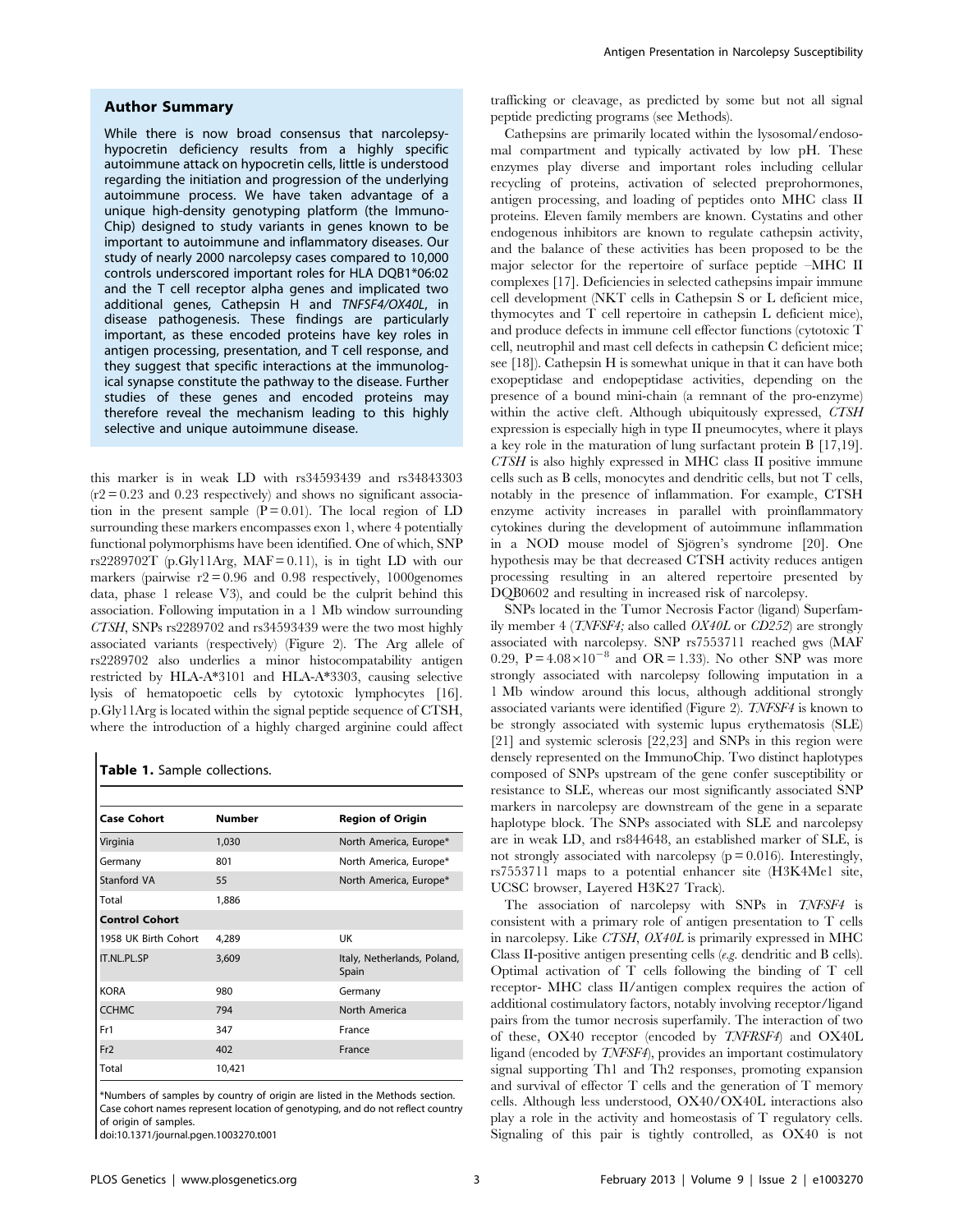

Figure 1. Manhattan Plot of association statistics. The significance threshold used (blue line) was  $P = 5 \times 10^{-8}$ ; The insets depict plots of 1) association results in a broad region encompassing the HLA locus (chr 6:24,067–35,474 kb) that were excluded from the present analysis (see Methods) and 2) QQ plot of results for 109,777 markers after excluding a 1 Mb window surrounding the associated loci ( $\lambda$  = 1.004). The inflation statistic for all 111,240 tested markers is 1.04. doi:10.1371/journal.pgen.1003270.g001

expressed in resting T cells, only appearing approximately one day following initial activation. Similarly, OX40L is found only at sites of inflammation, first on the surface of antigen presenting cells, but later on diverse cell types including mast cells, suggesting a role distinct from T cell priming or memory cell generation. OX40- OX40L interactions are known to be involved in autoimmune disease, (e.g. SLE) likely acting through a disruption of tolerance. OX40 signaling within responding T cells renders them resistant to Treg- mediated suppression, and acts within the Treg cells to inhibit suppressive functions. In addition, sustained inflammatory response may result from excessive OX40-OX40L signaling and consequent increased survival of effector T-cells (see [24,25]).

Two other regions showed suggestive associations, including SNPs between  $MIR-552$  and  $G7B5$  on Chromosome 1p34.3 (rs10915020 MAF = 0.84, P =  $5.40 \times 10^{-07}$ , OR = 1.32), and near  $ZNF365$  on chromosome 10q21.2 (rs10995245 MAF = 0.35,  $\overrightarrow{P}$  = 3.24×10<sup>-07</sup> OR = 1.20). *ZNF365* is highly expressed in the brain and has been implicated in susceptibility to breast cancer, Crohn's Disease, and more recently, atopic dermatitis [26–28]. None of these reached genome-wide significance levels after correcting with the EMMAX [29] procedure in the current study, although nearly reaching or surpassing Bonferroni significance  $(P = 4.5 \times 10^{-07})$ (Table S1). Increased sample size and replication will be needed to confirm these loci.

Our study, analyzing 1886 narcolepsy-cataplexy cases of European ancestry, is the largest collaborative cohort study of

narcolepsy to date, including samples from across the United States, Canada and Europe, and representing the majority of available case samples of European ancestry. To preserve the statistical power afforded by this sample size, we elected not to split our cases into discovery and replication cohorts, and thus our study is limited by the lack of replication in an ethnically similar population. We identified two novel narcolepsy susceptibility genes, CTSH and TNFSF4 (OX40L), and confirmed strong associations with HLA and TRA@. The two new loci identified outline with striking clarity that the key pathology underlying narcolepsy likely resides in the interaction between T cells and antigen presenting cells.

Although a role of antigen presentation to CD4 T cells is likely the primary susceptibility pathway for the disorder, narcolepsy was not associated with all components of this pathway as represented on the array. For example, we found no association at the  $p<10^{-4}$ threshold with the class II invariant chain, AEP and cathepsin B (CTSB) genes or, more surprisingly, with genes encoding other costimulatory molecules such as CD28, cytotoxic T-lymphocyte antigen-4 (CTLA4) and their cognate ligands, CD80 and CD86 (these have been involved in many other autoimmune disorders) (see Table S1). The present results also show limited overlap in susceptibility loci between narcolepsy and loci associated with classical autoimmune disorders, a fact that may be unsurprising based on the lack of readily identifiable autoantibodies, or other clear signs of inflammatory damage in the disease. To date, the TCR locus has only been observed in narcolepsy. Notably, we

Table 2. Non-HLA narcolepsy risk variant loci reaching genome-wide significance.

| l Variant  | Chr | ΒP        | <b>MAF N</b> | MAF C  |                      | <b>OR</b> | CI          | Locus       | <b>Risk allele</b> |
|------------|-----|-----------|--------------|--------|----------------------|-----------|-------------|-------------|--------------------|
| rs1154155  | 14  | 22072524  | 0.2292       | 0.1478 | $8.87\times10^{-30}$ | 1.715     | 1.543-1.905 | <b>TCRA</b> | G                  |
| rs34593439 | 15  | 77022012  | 0.1359       | 0.1053 | $1.78\times10^{-08}$ | 1.337     | 1.212-1.455 | CTSH        | A                  |
| rs7553711  |     | 171398531 | 0.3462       | 0.2851 | $4.08\times10^{-08}$ | 1.328     | 1.176-1.519 | TNFSF4      |                    |

Chr.: Chromosome; BP: position according to NCBI build 36 (Hg18) coordinates; MAF\_N: minor allele frequency in narcolepsy (\_N) and controls (\_C); P: P value according to variance component model (EMMAX). EMMAX does not provide OR (Odds Ratio) or adjusted allele frequencies, therefore MAF, OR, and 95% confidence intervals (CI) were calculated with Plink on subset of 8,474 samples with the greatest PCA homogeneity (see Figure S2; EV 11.21<0.004, EV 4.12<0.01). doi:10.1371/journal.pgen.1003270.t002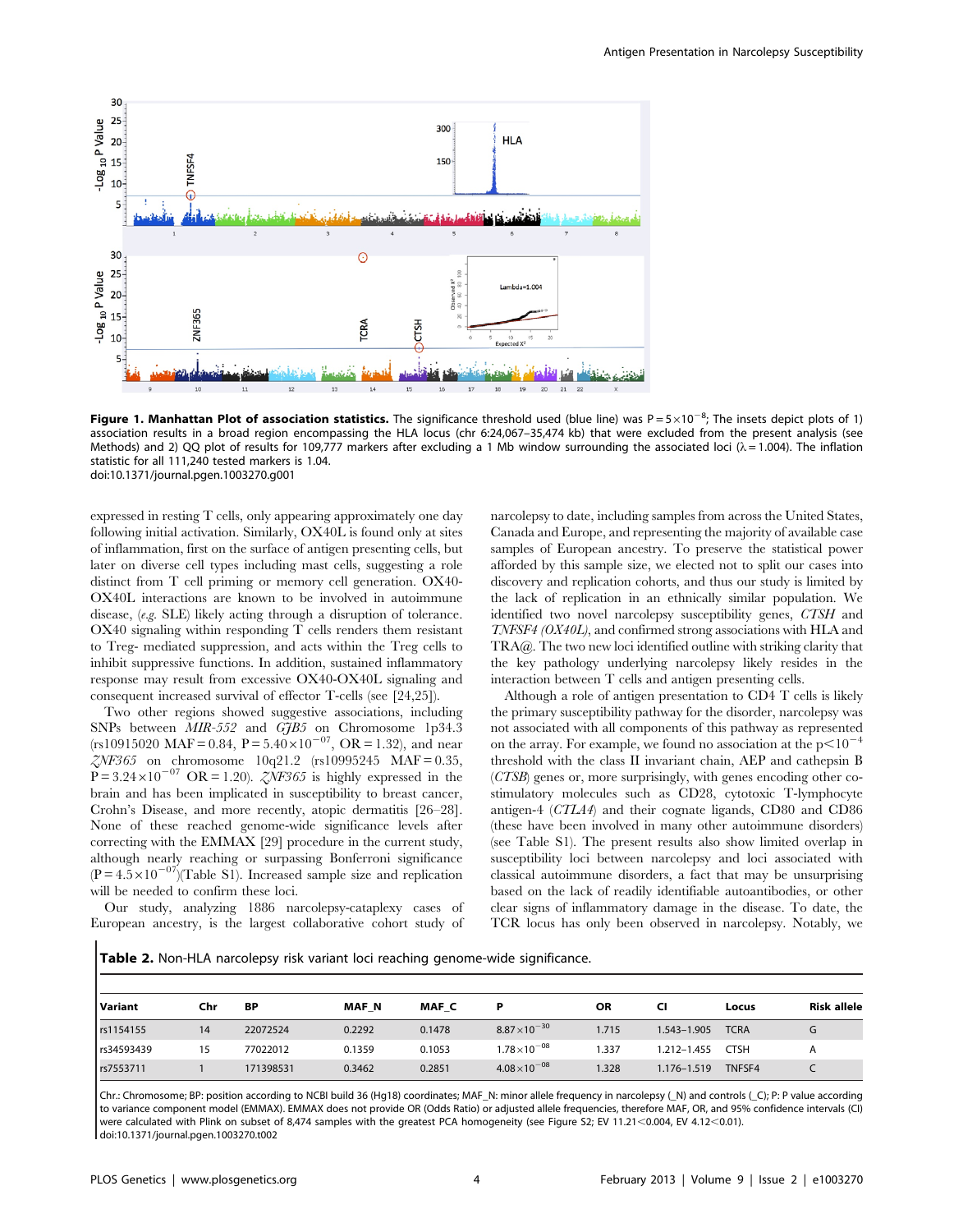

Figure 2. Association signal at the mapping intervals flanking rs34593439 and rs7553711. Association scores at 15q25.1 (panel A) and 1q25.1 (panel B). Genotyped (diamonds) and imputed (circles) SNPs are indicated and the top genotyped SNP in the interval is outlined in orange. A SNP in 15q25.1 previously associated with Diabetes is outlined in blue. The degree of red color in each diamond or circle indicates the strength of LD with the top SNP (on a scale shown in the legend at the upper left hand corner of the plot). The X-axis shows the chromosome and physical distance (kb) from the human genome reference sequence (hg19), the left Y-axis shows the negative base ten logarithm of the p-value and the right Y-axis shows recombination rate (cM/Mb) as a navy line. The genome-wide significance threshold (P<5×10<sup>-8</sup>) is given by the dashed grey line. Genes in the regions are annotated at the bottom as green arrows. Also indicated in 1q25.1 is a  $\sim$ 130 kb region with no SNPs on the ImmunoChip. doi:10.1371/journal.pgen.1003270.g002

found no associations with loci widely shared among other autoimmune diseases such as interleukin genes and receptors  $(II2,$ IL21, IL12, IL2RA, IL23R) acting in differentiation; PTPN2 and 22, SH2B3 and TAGAP involved in immune-cell activation and signaling; and IRF5, TNFAIP3 involved in TNF signaling and innate immunity (Table S1). Together with findings implicating pandemic H1N1 influenza as a trigger, narcolepsy may offer a unique opportunity, furthering our understanding of how HLA class II presentation of foreign and self-antigens predispose to autoimmunity.

## Methods

#### Ethics statement

Informed consent in accordance with governing institutions was obtained from all subjects. The research protocol at Stanford was approved by the IRB Panel on Medical Human Subjects.

#### Samples

Cases included in this study all met criteria for narcolepsy/ hypocretin deficiency (clear-cut cataplexy and DQB1\*06:02 positive, or low cerebrospinal fluid hypocretin-1). Samples included 1301 patients sourced from the Stanford Center for Narcolepsy database (North America, and worldwide collaborators), and 585 samples contributed by the European narcolepsy network (EU-NN). ImmunoChip typing was performed at centers in the US and in Germany. Informed consent in accordance with governing institutions was obtained. Countries of origin included: United States (657), France (296), Italy (157), Germany (157), the Netherlands (111), Czech Republic (104), Canada (101), Austria (83), Denmark (74), Spain (51) and Norway (32). A further 63 cases came from Argentina, Australia, Finland, Israel, Poland, Portugal, Slovakia, Switzerland and Turkey, each with fewer than 20 samples. Control genotypes were contributed through multiple immunochip consortium collaborators including 4289 samples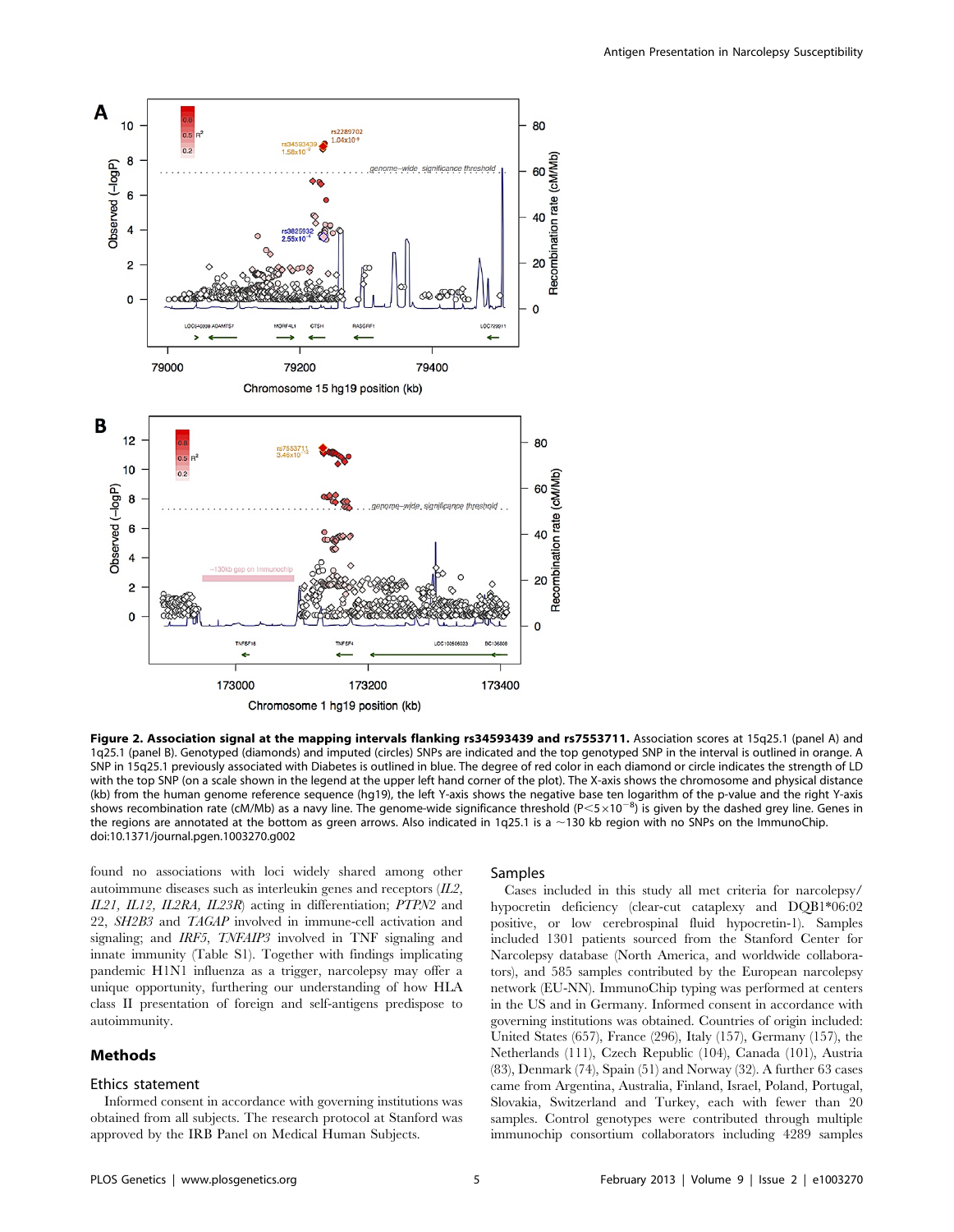from the United Kingdom 1958 Birth Cohort, 3609 samples from selected European countries including Italy (1251), Netherlands (1173), Poland (529) and Spain (656), 980 samples from the German KORA cohort; 794 Samples from Cincinnati through CCHMC [30]; and 749 French samples (2 collaborators).

#### Data analysis and statistics

Genotyping of cases was performed following Illumina's recommendation at U Virginia, USA, U of Munich, Germany, and Stanford University, Palo Alto, CA USA. NCBI build 36 (hg18) mapping was used as reference. Illumina manifest file Immuno\_BeadChip\_1149691\_B.bpm was used in the majority of cases. In cases where file Immuno\_BeadChip\_11419691\_A was used, map positions were converted to be consistent with 1149691\_B, or omitted from the analysis. Genotypes were called using Illumina GeneExpress (Illumina GenomeStudio Gen-Train2.0 algorithm), with extensive additional curation. Individuals with call rate under 98% (123 controls, 147 cases), and samples which were related (pi  $hat>0.2$ ) were excluded from further analysis. Data from all sources were merged in forwardstrand format. We identified 142,054 high quality SNPs with call rate above 99% (in both cases and controls separately), and passing HWE filtering in controls  $(P>1\times10^{-5})$  using the Plink suite of software [31]. We excluded a broad region around the HLA complex (7,893 markers at Chr 6:24,067–35,474 kb) due to the strong LD effects with DQB1\*06:02. This region contained nearly 3000 SNPs associated with narcolepsy at GWA significant levels. We additionally excluded SNPs with minor allele frequency below 1% (22,921 SNPs). Finally 111,240 high quality SNPs of MAF $\geq$ 0.01 (including 91,804 MAF $\geq$ 0.05) were selected for the analysis presented here. Principal components analysis (PCA) was performed to identify 162 outliers (133 controls, 29 cases; Golden Helix SVS, v7), and those were removed. Genome wide association analysis was performed using a variance component model implemented in EMMAX [29]. The EMMAX software does not return odds ratio or adjusted allele frequency data after correction for stratification. We therefore calculated OR and MAF (using Plink) for our tables based on a more homogeneous subsample of 8474 cases/controls based on principal components (EV 11.21<0.004, EV 4.12<0.01, see Figure S1). Linkage disequilibrium (as  $\mathrm{r}^2$ ) values and haplotype analysis were calculated using Plink and Haploview [32] using data from our sample and/ or from the 1000 genomes dataset [33]. QQ plots were generated using estlambda (http://www.genabel.org/GenABEL/estlambda. html), and Manhattan and PCA plots were made using SVS software.

#### Imputation

Imputation and phasing of ImmunoChip genotypes were performed using Beagle v3.3 [34] against 4 European populations (286 individuals from CEU, TSI, GBR, IBS) in the 1000 genomes integrated data set (phase 1 release v3) within a 1 Mb window of the top hit at the CTSH and TNFSF4 loci. SNPs with an imputation  $R2$  value $\geq 0.8$  (representing reliability of imputation) were considered in the analysis. Pairwise LD was calculated in Plink. Association P values in Figure 2 were calculated with Plink, as EMMAX would be inappropriate in this context, and therefore P values are slightly different than those presented in Table 2.

http://faculty.washington.edu/browning/beagle/beagle.html http://bochet.gcc.biostat.washington.edu/beagle/1000\_Genomes. phase1\_release\_v3/

#### Cleavage prediction

Sequence used: MWATLPLLCAGAWLL[G/R]VPVCGAAELCVN-SLEKFHFKSWTSKHRKTYSTEEYHHRLQTFAS

SignalIP: http://www.cbs.dtu.dk/services/SignalP/ Both alleles are predicted to have normal cleavage

SigPred: http://bmbpcu36.leeds.ac.uk/prot\_analysis/Signal. html Predicts cleavage unlikely for Arg variant.

## Supporting Information

Figure S1 Principal components analysis of the study population. Eigenvectors 1 versus 2 in cases and controls are displayed (a–c). Dashed lines in panel a indicate boundaries of a subset of 8474 samples used to calculate OR and allele frequencies (see Methods).

(TIF)

Table S1 Top ranking non-HLA narcolepsy risk variant signals to  $P = 1 \times 10^{-4}$ . All non-HLA variants (MAF>1% passing QC measures), and with P values $\leq 1 \times 10^{-4}$ . are displayed. Chr.: Chromosome; BP: position according to NCBI build 36 (Hg18) coordinates; MAF\_N: minor allele frequency in narcolepsy  $(N)$ and controls (\_C); P: P value according to variance component model (EMMAX). EMMAX does not provide OR (Odds Ratio) or adjusted allele frequencies, therefore MAF, OR, and 95% confidence intervals (CI) were calculated with Plink on subset of 8474 samples with the greatest homogeneity (see Figure S1 ; EV  $11.21<0.004$ , EV  $4.12<0.01$ ). Threshold for significance using Bonferroni correction:  $4.5 \times 10^{-7}$ . (DOCX)

#### Acknowledgments

We are grateful to Wake Up Narcolepsy and individual gifts from patients with narcolepsy for making this work possible. We thank all the participating patients, and members of the EU-NN who contributed additional small sets of samples  $(*50*)$  and coordinated collection for genotyping: Mehdi Tafti, Johannes Mathis, Raphael Heinzer, Jose´ Haba-Rubio, Aleksandra Wierzbicka, Eva Feketeova, Joan Santamaria, Christian Baumann, Ramin Khatami, and Per Egil Hesla. Matthew Brown coordinated the use of one cohort of French controls. We acknowledge the use of DNA from the British 1958 Birth Cohort collection provided through the Wellcome Trust. We also thank Jing Zhang, Anna Voros for help in sample preparation, Valentine Olivier for participation in imputation and manuscript preparation, and Hyatt E. Moore and Steve Schoettler for providing software scripts. We thank J. Barrett at the Sanger Institute for coordinating ImmunoChip SNP selection and J. Stone at Illumina for coordinating array production.

### Author Contributions

Conceived and designed the experiments: J Faraco, L Lin, P Deloukas, J Hallmayer, SS Rich, E Mignot. Performed the experiments: J Faraco, L Lin, BR Kornum, G Trynka, TJ Rico, P Lichtner, W-M Chen, S Onengut-Gumuscu, SS Rich, J Winkelmann P Concannon. Analyzed the data: J Faraco, L Lin, J Hallmayer, EE Kenny, BR Kornum, E Mignot. Contributed reagents/materials/analysis tools: A Desautels, A Iranzo, B Frauscher, B Fontaine, B Högl, C Bassetti, C Gieger, C Wijmenga, D Kemlink, EE Kenny, E Mignot, F Pizza, F Poli, GJ Lammer, G Mayer, G Plazzi, G Rouleau, G Trynka, I Arnulf, J Montplaisir, J Winkelmann, K Sonka, L Ehrmann, M Breban, M Einen, M Lecendreux, N Klopp, P Bourgin, P Concannon, P Deloukas, P Geisler, P Jennum, P Lichtner, R Peraita-Adrados, S Javidi, S Nevsimalova, S Overeem, S Onengut-Gumuscu, SS Rich, SD Thompson, TJ Rico, V Damotte, W-M Chen, Y Dauvilliers, J Hallmayer. Wrote the paper: J Faraco, J Hallmayer, EE Kenny, SS Rich, P Deloukas, J Winkelmann, E Mignot.